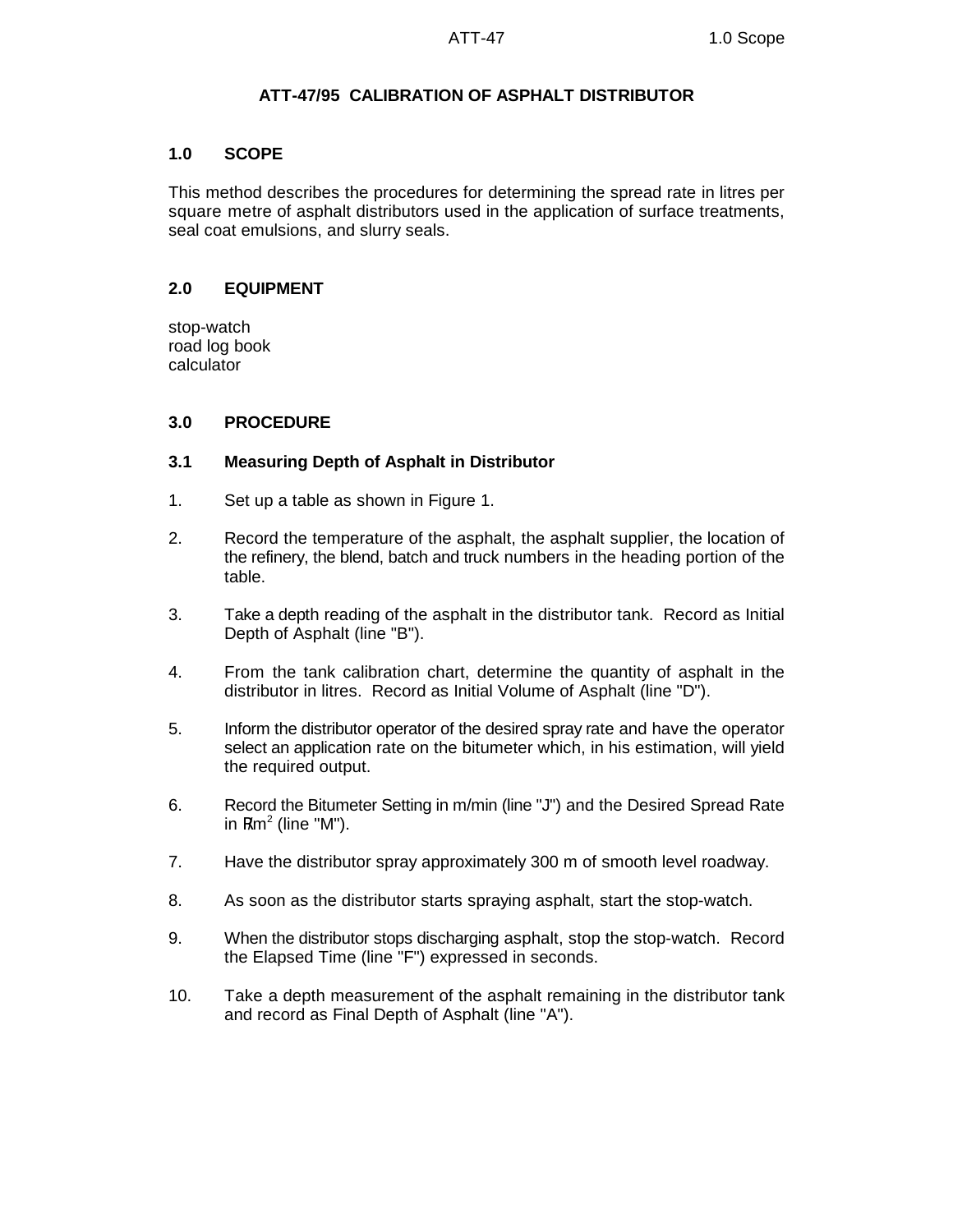| <b>ASPHALT DISTRIBUTOR CALIBRATION</b>                                            |                            |         |                                                                   |  |
|-----------------------------------------------------------------------------------|----------------------------|---------|-------------------------------------------------------------------|--|
| EC.<br>ASPHALT TEMPERATURE<br><b>ASPHALT SUPPLIER</b><br><b>REFINERY LOCATION</b> |                            |         | <b>BLEND NUMBER</b><br><b>BATCH NUMBER</b><br><b>TRUCK NUMBER</b> |  |
| A                                                                                 | Final Depth of Asphalt     |         | m                                                                 |  |
| В                                                                                 | Initial Depth of Asphalt   |         | m                                                                 |  |
| C                                                                                 | Final Volume of Asphalt    |         | R                                                                 |  |
| D                                                                                 | Initial Volume of Asphalt  |         | R                                                                 |  |
| E                                                                                 | Volume of Asphalt Applied  | $C - D$ | R                                                                 |  |
| F                                                                                 | <b>Elapsed Time</b>        |         | S                                                                 |  |
| G                                                                                 | <b>Distance Spread</b>     |         | m                                                                 |  |
| н                                                                                 | Spray Width                |         | m                                                                 |  |
|                                                                                   | <b>Distributor Speed</b>   | 60 G/F  | m/min                                                             |  |
| J                                                                                 | <b>Bitumeter Setting</b>   |         | m/min                                                             |  |
| Κ                                                                                 | Area Spread                | G/H     | m <sup>2</sup>                                                    |  |
|                                                                                   | <b>Actual Spread Rate</b>  | E/K     | R/m <sup>2</sup>                                                  |  |
| М                                                                                 | <b>Desired Spread Rate</b> |         | R/m <sup>2</sup>                                                  |  |

## FIGURE 1

- 11. Use the tank calibration chart to determine the litres of asphalt remaining in the tank and record as Final Volume of Asphalt (line "C").
- 12. Accurately measure the distance in metres the distributor sprayed and record as Distance Spread (line "G").
- 13. Measure the spray width from the outside limit of the spray on one side, to the edge of the perfect double or triple lap, depending on how high the spray bar is set, on the other side, as shown in Figure 2. Record as Spray Width (line "H").

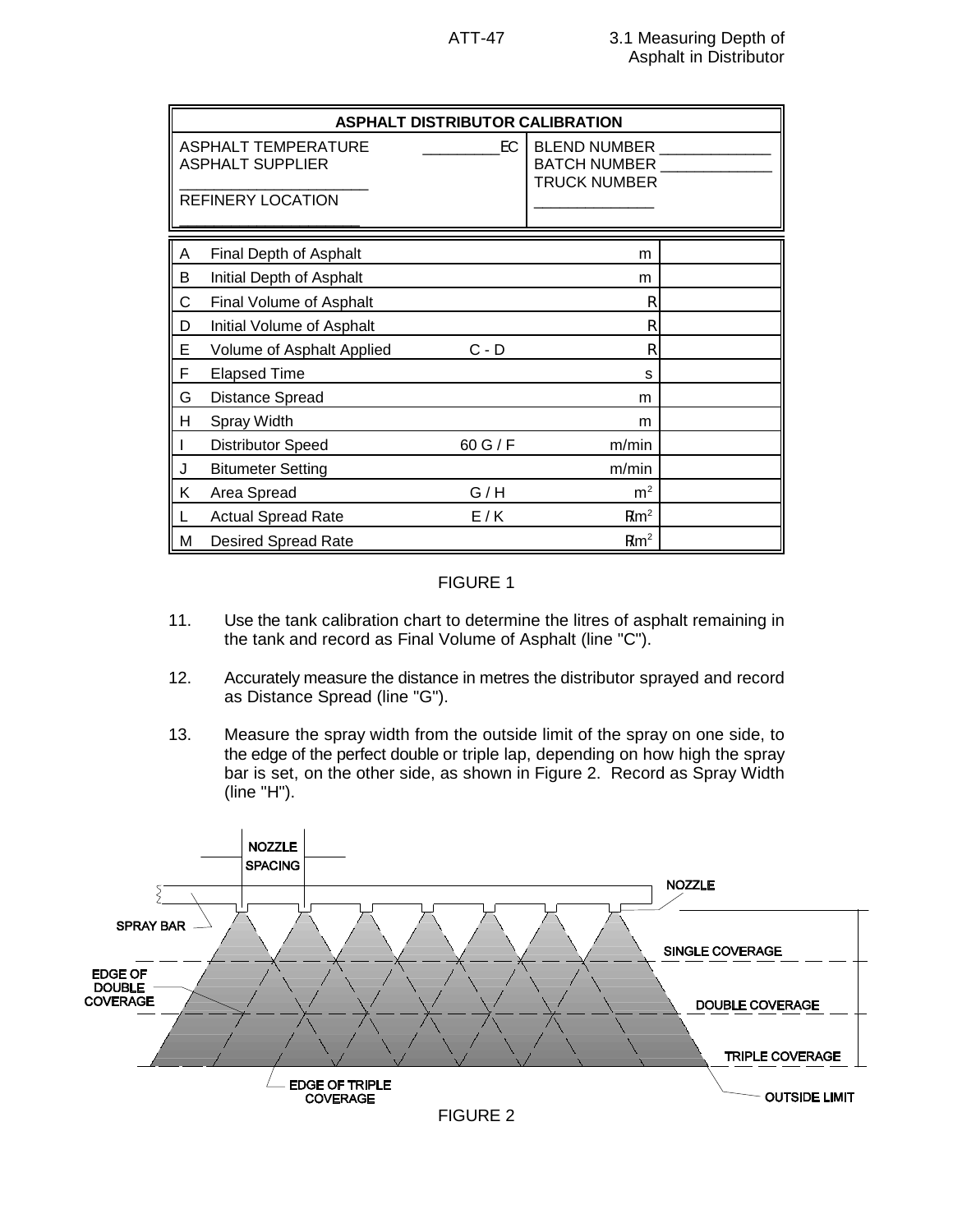# **3.1.1 Calculations**

1. Determine the Volume of Asphalt Applied in litres (line "E") as follows:

Asphalt Applied (R) = Initial Volume of Asphalt - Final Volume of Asphalt

2. Calculate the Distributor Speed in metres per minute (line "I") using the following formula:

*Distributor Speed* (*m* / min) ' *Distance Spread* (*m*) × 60 *s* / min *Elapsed Time* (*s*)

- 3. Compare the Distributor Speed (line "I") to the Bitumeter Setting (line "J"). When there is a large difference, the bitumeter should be checked and repaired, if necessary.
- 4. Calculate the Area Spread (line "K") in square metres using the following formula:

Area Spread (m2) = Distance Spread x Spray Width

5. Determine the Actual Spread Rate (line "L") in litres per square metre as follows:

> *Actual Spread Rate* (R/*m*²) ' *Volume of Aphalt Applied* (R) *Area Spread* (*m*²)

6. Compare the Actual Spread Rate (line "L") to the Desired Spread Rate (line "M") and inform the distributor operator of the correction required. Repeat the procedure at a higher or lower bitumeter reading, as required.

# **3.2 Using the Capacity of Distributor**

Another method of determining the spray rate is as follows:

- 1. Set up a table similar to Figure 1 (lines "A" to "D" are not required) and complete the heading portion of the table.
- 2. Determine the capacity of the distributor and record as Volume of Asphalt Applied (line "E").
- 3. Have the contractor fill the distributor.
- 4. Inform the distributor operator of the desired spray rate and have the operator select an application rate on the bitumeter which, in his estimation, will yield the required output.
- 5. Record the Bitumeter Setting in m/min (line "J") and the Desired Spread Rate in  $R/m^2$  (line "M").
- 6. As soon as the distributor starts spraying asphalt, start the stopwatch.